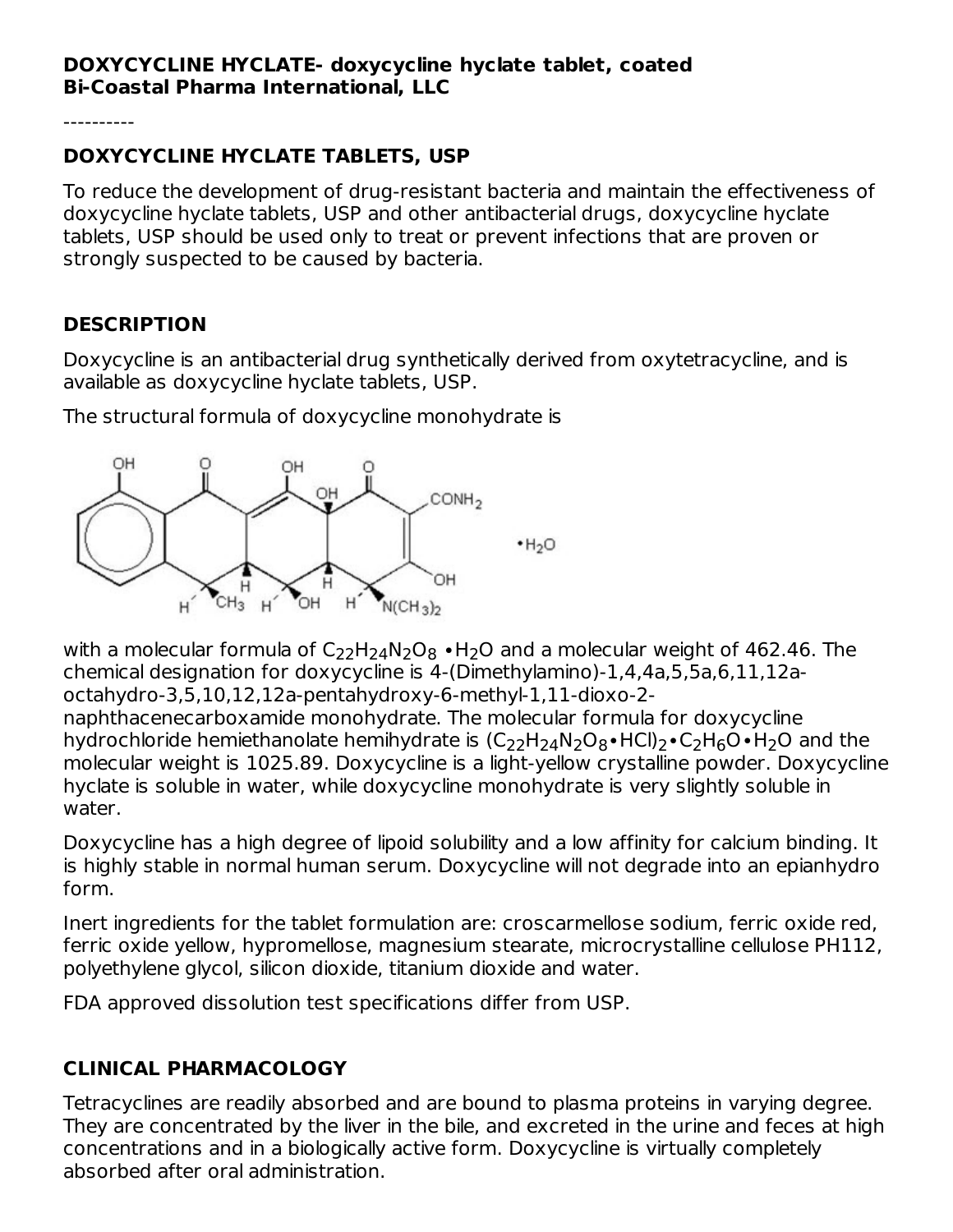Following a 200 mg dose, normal adult volunteers averaged peak serum levels of 2.6 mcg/mL of doxycycline at 2 hours, decreasing to 1.45 mcg/mL at 24 hours. Excretion of doxycycline by the kidney is about 40%/72 hours in individuals with normal function (creatinine clearance about 75 mL/min.). This percentage excretion may fall as low as 1- 5%/72 hours in individuals with severe renal insufficiency (creatinine clearance below 10 mL/min.). Studies have shown no significant difference in serum half-life of doxycycline (range 18-22 hours) in individuals with normal and severely impaired renal function.

Hemodialysis does not alter serum half-life.

Results of animal studies indicate that tetracyclines cross the placenta and are found in fetal tissues.

### **Microbiology**

Mechanism of Action

Doxycycline inhibits bacterial protein synthesis by binding to the 30S ribosomal subunit. Doxycycline has bacteriostatic activity against a broad range of Gram-positive and Gram-negative bacteria.

#### Resistance

Cross resistance with other tetracyclines is common.

#### Antimicrobial Activity

Doxycycline has been shown to be active against most isolates of the following microorganisms, both in vitro and in clinical infections as described in the INDICATIONS AND USAGE section of the package insert for doxycycline hyclate tablets, USP.

#### Gram-Negative Bacteria

Acinetobacter species Bartonella bacilliformis Brucella species Klebsiella species Klebsiella granulomatis Campylobacter fetus Enterobacter aerogenes Escherichia coli Francisella tularensis Haemophilus ducreyi Haemophilus influenzae Neisseria gonorrhoeae Shigella species Vibrio cholerae Yersinia pestis

Gram-Positive Bacteria

Bacillus anthracis Listeria monocytogenes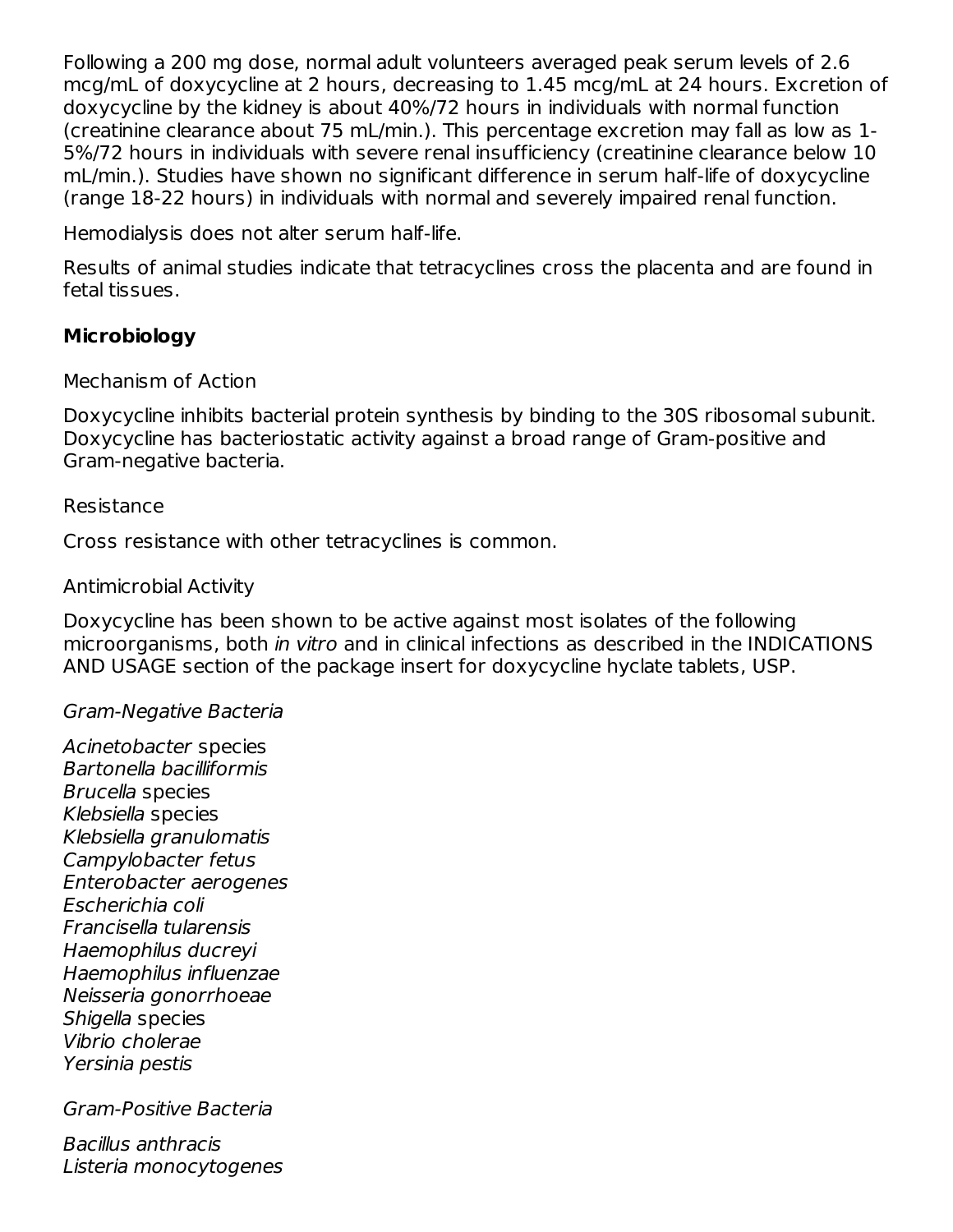Streptococcus pneumonia

Anaerobic Bacteria

Clostridium species Fusobacterium fusiforme Propionibacterium acnes

Other Bacteria

Nocardiae and other aerobic Actinomyces species Borrelia recurrentis Chlamydophila psittaci Chlamydia trachomatis Mycoplasma pneumoniae Rickettsiae Treponema pallidum Treponema pallidum subspecies pertenue Ureaplasma urealyticum

**Parasites** 

Balantidium coli Entamoeba species Plasmodium falciparum $^1$ 

1 Doxycycline has been found to be active against the asexual erythrocytic forms of Plasmodium falciparum, but not against the gametocytes of P. falciparum. The precise mechanism of action of the drug is not known.

Susceptibility Testing

For specific information regarding susceptibility test interpretive criteria and associated test methods and quality control standards recognized by FDA for this drug, please see: https://www.fda.gov/STIC.

### **INDICATIONS AND USAGE**

To reduce the development of drug-resistant bacteria and maintain effectiveness of doxycycline and other antibacterial drugs, doxycycline should be used only to treat or prevent infections that are proven or strongly suspected to be caused by susceptible bacteria. When culture and susceptibility information are available, they should be considered in selecting or modifying antibacterial therapy. In the absence of such data, local epidemiology and susceptibility patterns may contribute to the empiric selection of therapy.

### **Treatment**

Doxycycline is indicated for the treatment of the following infections:

- Rocky Mountain spotted fever, typhus fever and the typhus group, Q fever, rickettsialpox, and tick fevers caused by Rickettsiae.
- Respiratory tract infections caused by Mycoplasma pneumoniae.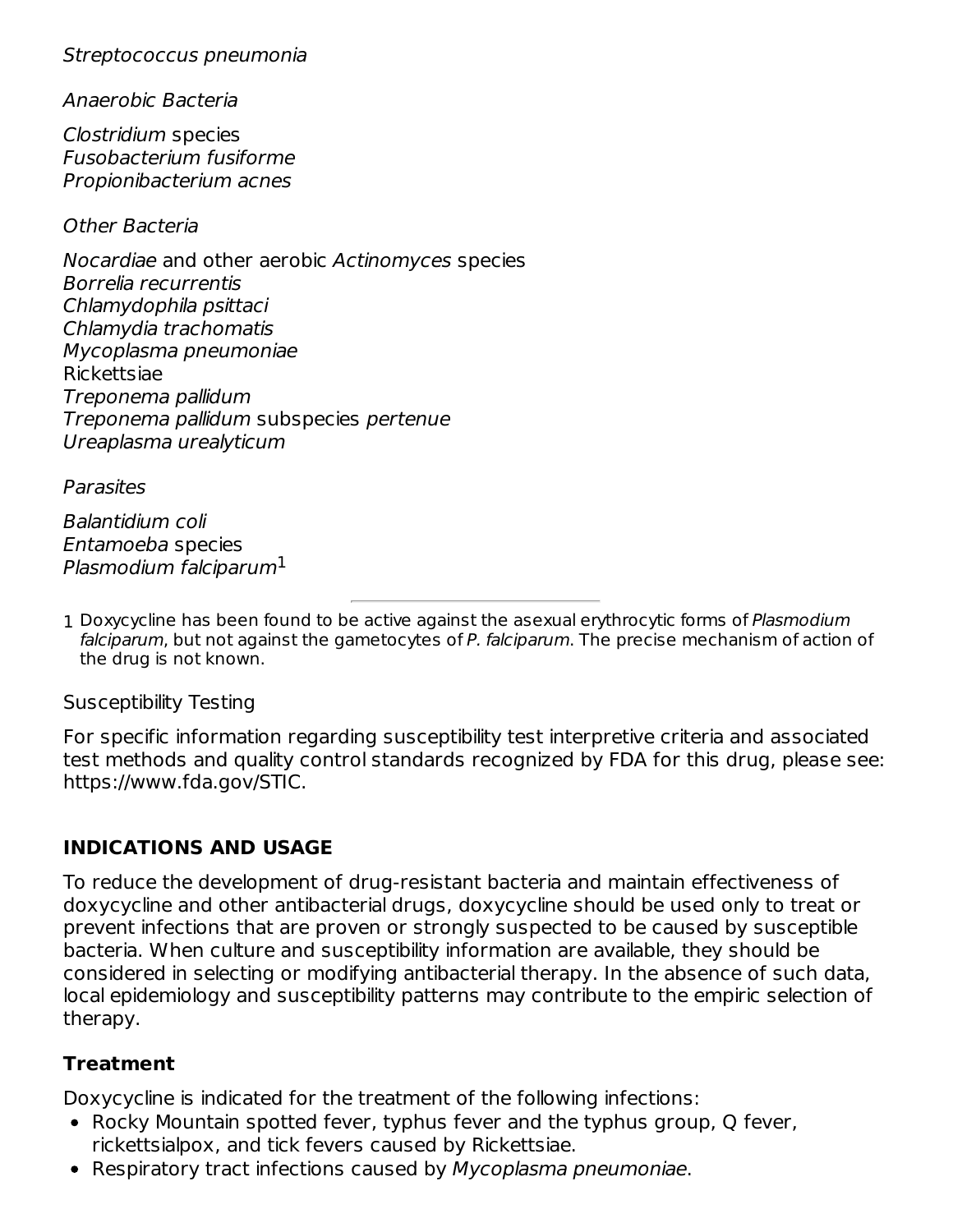- Lymphogranuloma venereum caused by Chlamydia trachomatis.
- Psittacosis (ornithosis) caused by Chlamydophila psittaci.
- Trachoma caused by Chlamydia trachomatis, although the infectious agent is not always eliminated, as judged by immunofluorescence.
- Inclusion conjunctivitis caused by Chlamydia trachomatis.
- Uncomplicated urethral, endocervical, or rectal infections in adults caused by Chlamydia trachomatis.
- Nongonococcal urethritis caused by Ureaplasma urealyticum.
- Relapsing fever due to Borrelia recurrentis.

Doxycycline is also indicated for the treatment of infections caused by the following gram-negative microorganisms:

- Chancroid caused by Haemophilus ducreyi.
- Plague due to Yersinia pestis.
- Tularemia due to Francisella tularensis.
- Cholera caused by Vibrio cholerae.
- Campylobacter fetus infections caused by Campylobacter fetus.
- Brucellosis due to *Brucella* species (in conjunction with streptomycin).
- Bartonellosis due to Bartonella bacilliformis.
- Granuloma inguinale caused by Klebsiella granulomatis.

Because many strains of the following groups of microorganisms have been shown to be resistant to doxycycline, culture and susceptibility testing are recommended.

Doxycycline is indicated for treatment of infections caused by the following gramnegative bacteria, when bacteriologic testing indicates appropriate susceptibility to the drug:

- Escherichia coli.
- Enterobacter aerogenes.
- Shigella species.
- Acinetobacter species.
- Respiratory tract infections caused by Haemophilus influenzae.
- Respiratory tract and urinary tract infections caused by Klebsiella species.

Doxycycline is indicated for treatment of infections caused by the following grampositive microorganisms when bacteriologic testing indicates appropriate susceptibility to the drug:

- Upper respiratory infections caused by Streptococcus pneumoniae.
- Anthrax due to *Bacillus anthracis*, including inhalational anthrax (post-exposure): to reduce the incidence or progression of disease following exposure to aerosolized Bacillus anthracis.

When penicillin is contraindicated, doxycycline is an alternative drug in the treatment of the following infections:

- Uncomplicated gonorrhea caused by Neisseria gonorrhoeae.
- Syphilis caused by Treponema pallidum.
- Yaws caused by Treponema pallidum subspecies pertenue.
- Listeriosis due to Listeria monocytogenes.
- Vincent's infection caused by Fusobacterium fusiforme.
- Actinomycosis caused by Actinomyces israelii.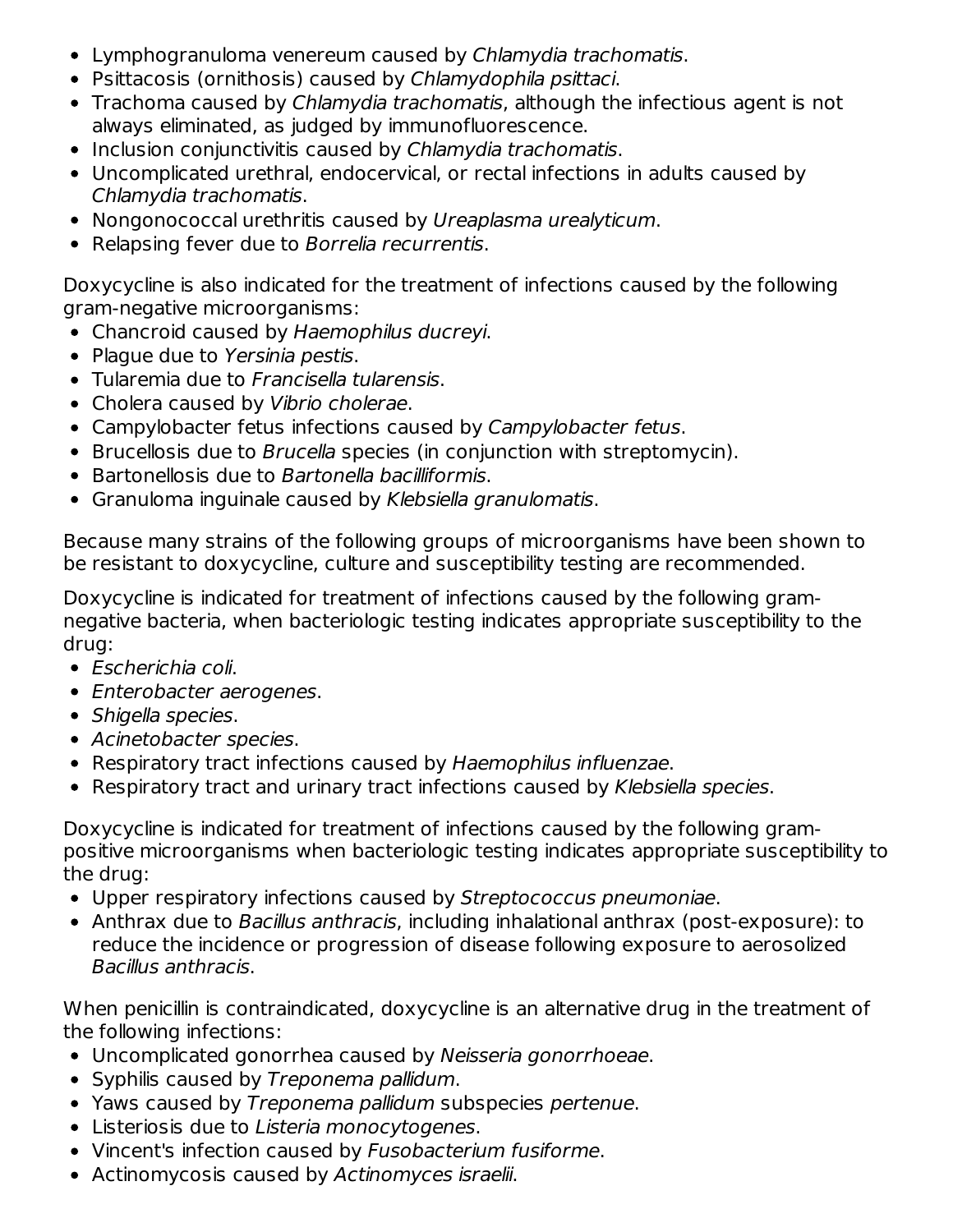• Infections caused by Clostridium species.

In acute intestinal amebiasis, doxycycline may be a useful adjunct to amebicides.

In severe acne, doxycycline may be useful adjunctive therapy.

### **Prophylaxis**

Doxycycline is indicated for the prophylaxis of malaria due to Plasmodium falciparum in short-term travelers (< 4 months) to areas with chloroquine and/or pyrimethaminesulfadoxine resistant strains. (See DOSAGE AND ADMINISTRATION section and Information for Patients subsection of the PRECAUTIONS section.)

## **CONTRAINDICATIONS**

This drug is contraindicated in persons who have shown hypersensitivity to any of the tetracyclines.

### **WARNINGS**

The use of drugs of the tetracycline class during tooth development (last half of pregnancy, infancy and childhood to the age of 8 years) may cause permanent discoloration of the teeth (yellow-gray-brown). This adverse reaction is more common during long-term use of the drugs, but it has been observed following repeated shortterm courses. Enamel hypoplasia has also been reported. Use doxycycline in pediatric patients 8 years of age or less only when the potential benefits are expected to outweigh the risks in severe or life-threatening conditions (e.g., anthrax, Rocky Mountain spotted fever), particularly when there are no alternative therapies.

Clostridium difficile associated diarrhea (CDAD) has been reported with use of nearly all antibacterial agents, including doxycycline, and may range in severity from mild diarrhea to fatal colitis. Treatment with antibacterial agents alters the normal flora of the colon leading to overgrowth of C. difficile.

C. difficile produces toxins A and B which contribute to the development of CDAD. Hypertoxin producing strains of C. difficile cause increased morbidity and mortality, as these infections can be refractory to antimicrobial therapy and may require colectomy. CDAD must be considered in all patients who present with diarrhea following the use of antibacterial drugs. Careful medical history is necessary since CDAD has been reported to occur over two months after the administration of antibacterial agents.

If CDAD is suspected or confirmed, ongoing use of antibacterial drugs not directed against C. difficile may need to be discontinued. Appropriate fluid and electrolyte management, protein supplementation, antibacterial treatment of C. difficile, and surgical evaluation should be instituted as clinically indicated.

Severe skin reactions, such as exfoliative dermatitis, erythema multiforme, Stevens-Johnson syndrome, toxic epidermal necrolysis, and drug reaction with eosinophilia and systemic symptoms (DRESS) have been reported in patients receiving doxycycline. (See ADVERSE REACTIONS.) If severe skin reactions occur, doxycycline should be discontinued immediately and appropriate therapy should be instituted.

Intracranial hypertension (IH, pseudotumor cerebri) has been associated with the use of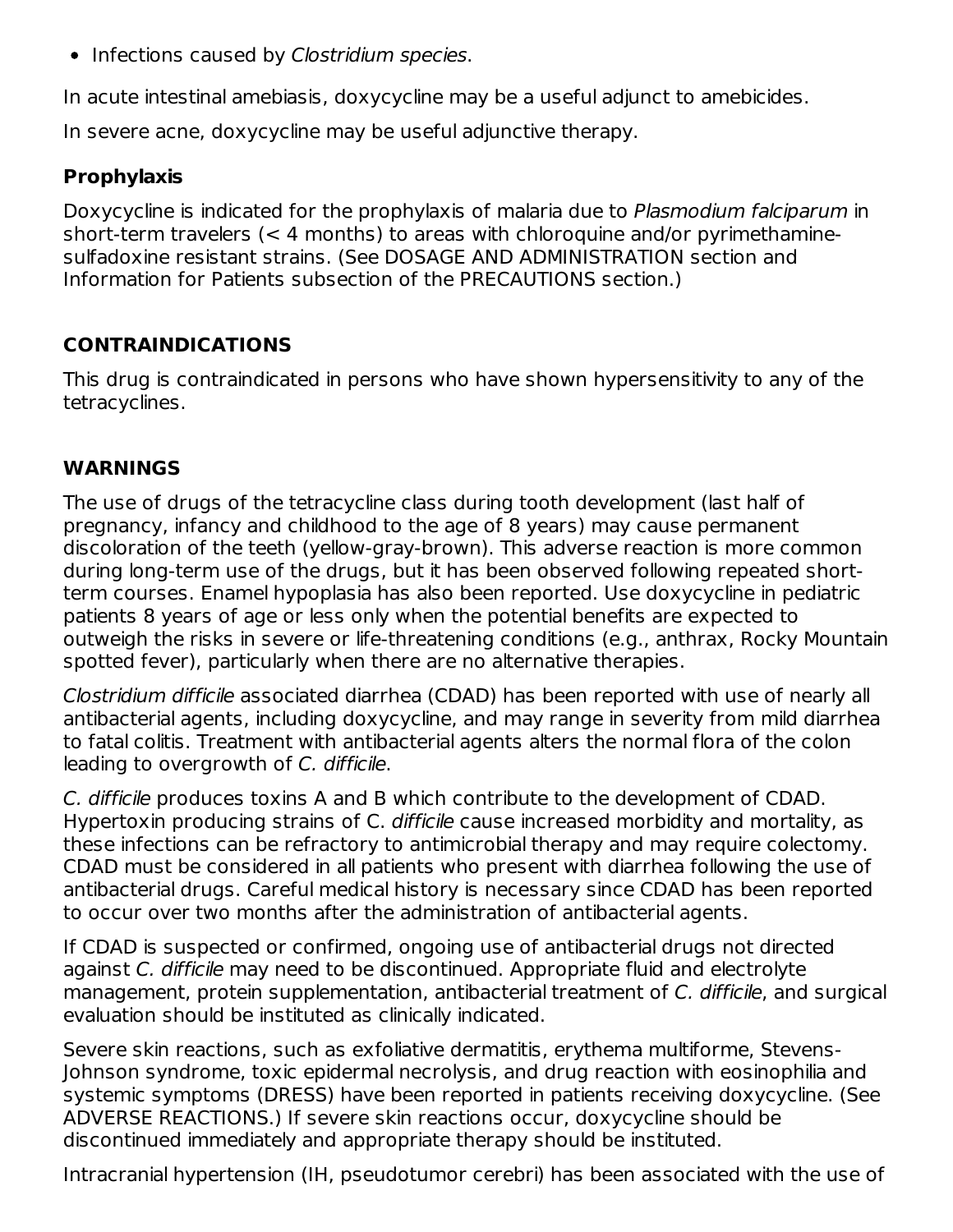tetracyclines including doxycycline. Clinical manifestations of IH include headache, blurred vision, diplopia, and vision loss; papilledema can be found on fundoscopy. Women of childbearing age who are overweight or have a history of IH are at greater risk for developing tetracycline associated IH. Concomitant use of isotretinoin and doxycycline should be avoided because isotretinoin is also known to cause pseudotumor cerebri.

Although IH typically resolves after discontinuation of treatment, the possibility for permanent visual loss exists. If visual disturbance occurs during treatment, prompt ophthalmologic evaluation is warranted. Since intracranial pressure can remain elevated for weeks after drug cessation patients should be monitored until they stabilize.

All tetracyclines form a stable calcium complex in any bone-forming tissue. A decrease in fibula growth rate has been observed in prematures given oral tetracycline in doses of 25 mg/kg every 6 hours. This reaction was shown to be reversible when the drug was discontinued.

Results of animal studies indicate that tetracyclines cross the placenta, are found in fetal tissues, and can have toxic effects on the developing fetus (often related to retardation of skeletal development). Evidence of embryotoxicity has also been noted in animals treated early in pregnancy. If any tetracycline is used during pregnancy or if the patient becomes pregnant while taking this drug, the patient should be apprised of the potential hazard to the fetus.

The antianabolic action of the tetracyclines may cause an increase in BUN. Studies to date indicate that this does not occur with the use of doxycycline in patients with impaired renal function.

Photosensitivity manifested by an exaggerated sunburn reaction has been observed in some individuals taking tetracyclines. Patients apt to be exposed to direct sunlight or ultraviolet light should be advised that this reaction can occur with tetracycline drugs, and treatment should be discontinued at the first evidence of skin erythema.

### **PRECAUTIONS**

#### **General**

As with other antibacterial drugs, use of doxycycline may result in overgrowth of nonsusceptible organisms, including fungi. If superinfection occurs, doxycycline should be discontinued and appropriate therapy instituted.

Incision and drainage or other surgical procedures should be performed in conjunction with antibacterial therapy, when indicated.

Doxycycline offers substantial but not complete suppression of the asexual blood stages of Plasmodium strains.

Doxycycline does not suppress P. falciparum's sexual blood stage gametocytes. Subjects completing this prophylactic regimen may still transmit the infection to mosquitoes outside endemic areas.

Prescribing doxycycline in the absence of proven or strongly suspected bacterial infection or a prophylactic indication is unlikely to provide benefit to the patient and increases the risk of the development of drug-resistant bacteria.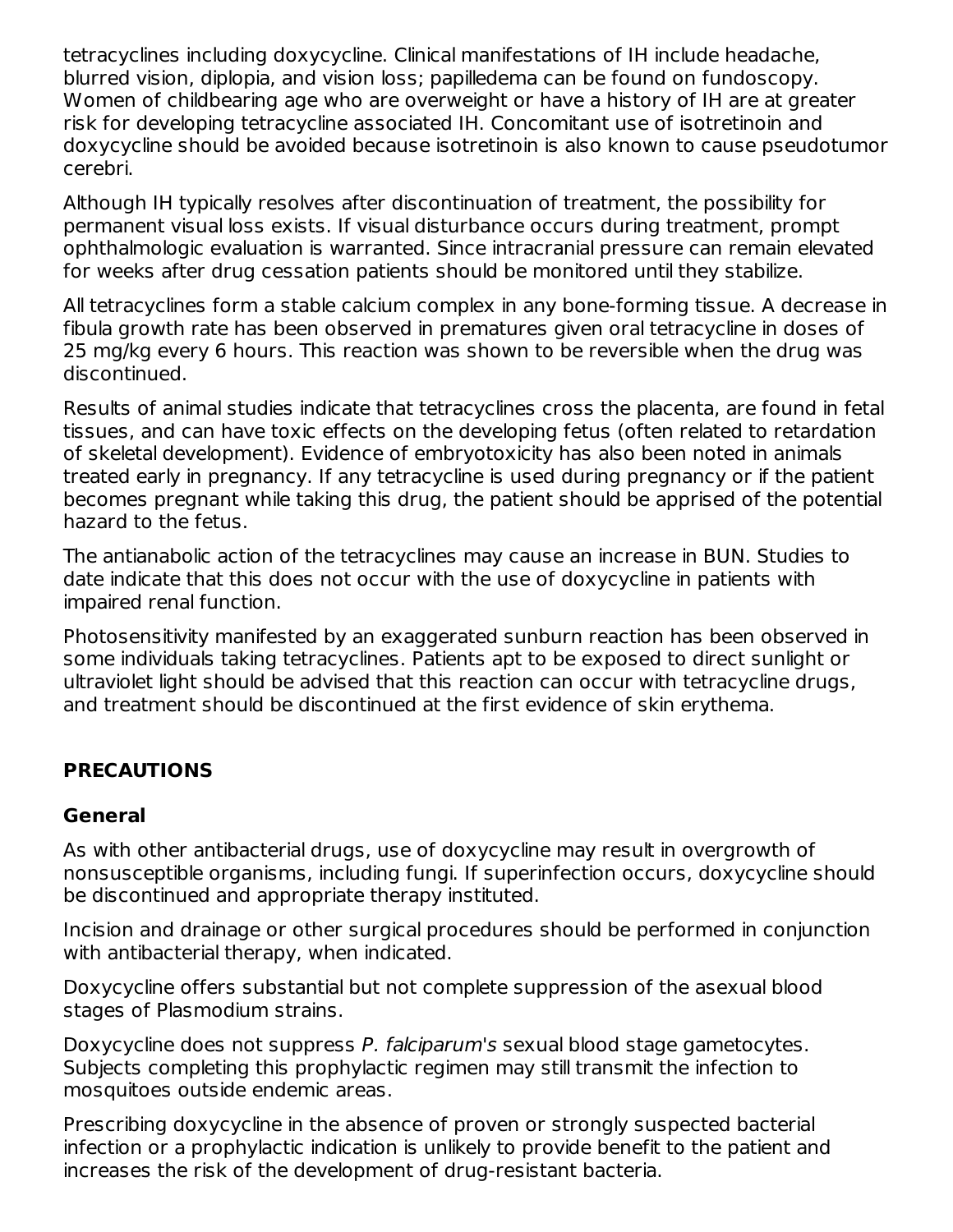### **Information For Patients**

Patients taking doxycycline for malaria prophylaxis should be advised:

- that no present-day antimalarial agent, including doxycycline, guarantees protection against malaria.
- to avoid being bitten by mosquitoes by using personal protective measures that help avoid contact with mosquitoes, especially from dusk to dawn (e.g., staying in well-screened areas, using mosquito nets, covering the body with clothing, and using an effective insect repellent).
- that doxycycline prophylaxis:
	- should begin 1 - 2 days before travel to the malarious area,
	- should be continued daily while in the malarious area and after leaving the malarious area,
	- should be continued for 4 further weeks to avoid development of malaria after returning from an endemic area,
	- should not exceed 4 months.

All patients taking doxycycline should be advised:

- to avoid excessive sunlight or artificial ultraviolet light while receiving doxycycline and to discontinue therapy if phototoxicity (e.g., skin eruption, etc.) occurs. Sunscreen or sunblock should be considered. (See WARNINGS.)
- to drink fluids liberally along with doxycycline to reduce the risk of esophageal irritation and ulceration. (See ADVERSE REACTIONS.)
- that the absorption of tetracyclines is reduced when taken with foods, especially those which contain calcium. However, the absorption of doxycycline is not markedly influenced by simultaneous ingestion of food or milk. (See DRUG INTERACTIONS.)
- that the absorption of tetracyclines is reduced when taking bismuth subsalicylate. (See DRUG INTERACTIONS.)
- that the use of doxycycline might increase the incidence of vaginal candidiasis.

Patients should be counseled that antibacterial drugs, including doxycycline should only be used to treat bacterial infections. They do not treat viral infections (e.g., the common cold). When doxycycline is prescribed to treat a bacterial infection, patients should be told that although it is common to feel better early in the course of therapy, the medication should be taken exactly as directed. Skipping doses or not completing the full course of therapy may (1) decrease the effectiveness of the immediate treatment and (2) increase the likelihood that bacteria will develop resistance and will not be treatable by doxycycline or other antibacterial drugs in the future.

Diarrhea is a common problem caused by antibacterial drugs, which usually ends when the antibacterials are discontinued. Sometimes after starting treatment with antibacterial drugs, patients can develop watery and bloody stools (with or without stomach cramps and fever) even as late as two or more months after having taken the last dose of the antibacterial drug. If this occurs, patients should contact their physician as soon as possible.

### **Laboratory Tests**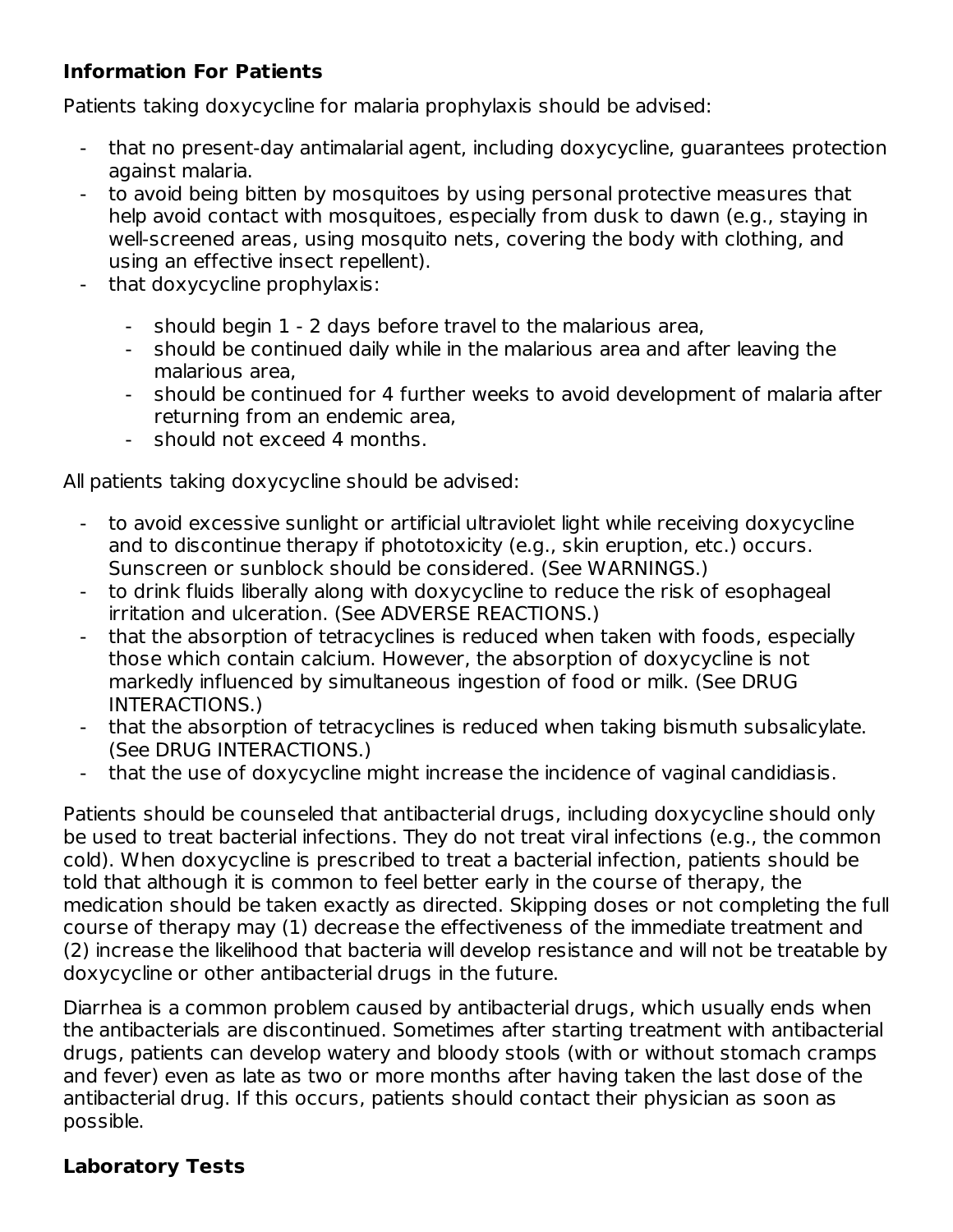In venereal disease, when co-existent syphilis is suspected, dark field examinations should be done before treatment is started and the blood serology repeated monthly for at least 4 months.

In long-term therapy, periodic laboratory evaluation of organ systems, including hematopoietic, renal, and hepatic studies, should be performed.

### **Drug Interactions**

Because tetracyclines have been shown to depress plasma prothrombin activity, patients who are on anticoagulant therapy may require downward adjustment of their anticoagulant dosage.

Since bacteriostatic drugs may interfere with the bactericidal action of penicillin, it is advisable to avoid giving tetracyclines in conjunction with penicillin.

Absorption of tetracyclines is impaired by antacids containing aluminum, calcium, or magnesium, and iron-containing preparations.

Absorption of tetracyclines is impaired by bismuth subsalicylate.

Barbiturates, carbamazepine, and phenytoin decrease the half-life of doxycycline.

The concurrent use of tetracycline and Penthrane $^\circledR$  (methoxyflurane) has been reported to result in fatal renal toxicity.

Concurrent use of tetracycline may render oral contraceptives less effective.

# **Drug/Laboratory Test Interactions**

False elevations of urinary catecholamine levels may occur due to interference with the fluorescence test.

## **Carcinogenesis, Mutagenesis, Impairment Of Fertility**

Long-term studies in animals to evaluate carcinogenic potential of doxycycline have not been conducted. However, there has been evidence of oncogenic activity in rats in studies with the related antibacterial drugs, oxytetracycline (adrenal and pituitary tumors), and minocycline (thyroid tumors).

Likewise, although mutagenicity studies of doxycycline have not been conducted, positive results in in vitro mammalian cell assays have been reported for related antibacterial drugs (tetracycline, oxytetracycline).

Doxycycline administered orally at dosage levels as high as 250 mg/kg/day had no apparent effect on the fertility of female rats. Effect on male fertility has not been studied.

## **Pregnancy**

### Teratogenic Effects

There are no adequate and well-controlled studies on the use of doxycycline in pregnant women. The vast majority of reported experience with doxycycline during human pregnancy is short-term, first trimester exposure. There are no human data available to assess the effects of long-term therapy of doxycycline in pregnant women, such as that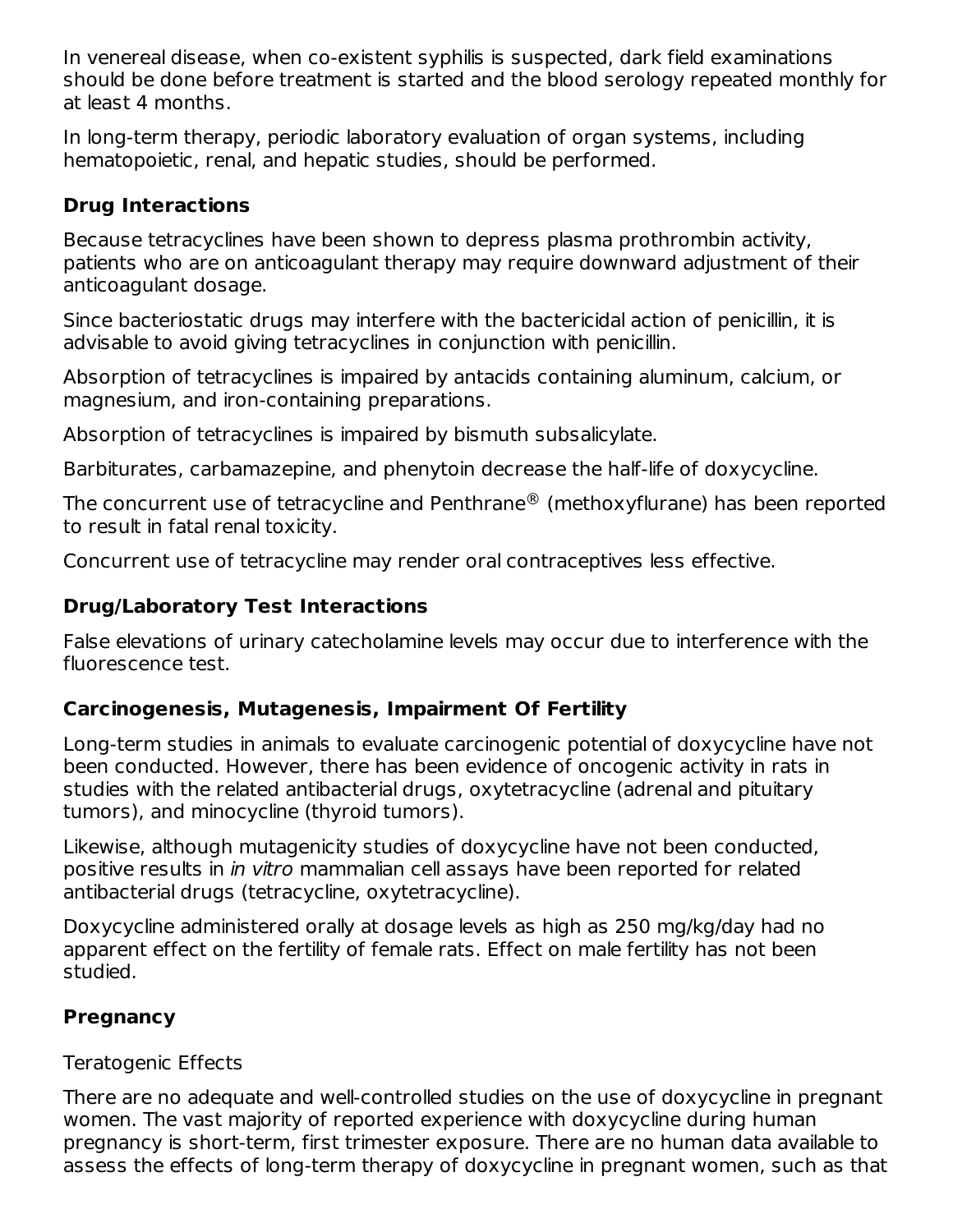proposed for treatment of anthrax exposure. An expert review of published data on experiences with doxycycline use during pregnancy by TERIS – the Teratogen Information System – concluded that therapeutic doses during pregnancy are unlikely to pose a substantial teratogenic risk (the quantity and quality of data were assessed as limited to fair), but the data are insufficient to state that there is no risk $^1$ . A case-control study (18,515 mothers of infants with congenital anomalies and 32,804 mothers of infants with no congenital anomalies) shows a weak but marginally statistically significant association with total malformations and use of doxycycline anytime during pregnancy. Sixty-three (0.19%) of the controls and fifty-six (0.30%) of the cases were treated with doxycycline. This association was not seen when the analysis was confined to maternal treatment during the period of organogenesis (i.e., in the second and third months of gestation) with the exception of a marginal relationship with neural tube defect based on only two exposed cases<sup>2</sup>.

A small prospective study of 81 pregnancies describes 43 pregnant women treated for 10 days with doxycycline during early first trimester. All mothers reported their exposed infants were normal at 1 year of age<sup>3</sup>.

Nonteratogenic Effects

(See WARNINGS.)

### **Labor and Delivery**

The effect of tetracyclines on labor and delivery is unknown.

### **Nursing Mothers**

Tetracyclines are excreted in human milk; however, the extent of absorption of tetracyclines, including doxycycline, by the breastfed infant is not known. Short-term use by lactating women is not necessarily contraindicated; however, the effects of prolonged exposure to doxycycline in breast milk are unknown $4$ . Because of the potential for serious adverse reactions in nursing infants from doxycycline, a decision should be made whether to discontinue nursing or to discontinue the drug, taking into account the importance of the drug to the mother. (See WARNINGS.)

## **Pediatric Use**

Because of the effects of drugs of the tetracycline-class on tooth development and growth, use doxycycline in pediatric patients 8 years of age or less only when the potential benefits are expected to outweigh the risks in severe or life-threatening conditions (e.g., anthrax, Rocky Mountain spotted fever), particularly when there are no alternative therapies. (See WARNINGS and DOSAGE AND ADMINISTRATION.)

# **ADVERSE REACTIONS**

Due to oral doxycycline's virtually complete absorption, side effects of the lower bowel, particularly diarrhea, have been infrequent. The following adverse reactions have been observed in patients receiving tetracyclines:

Gastrointestinal: anorexia, nausea, vomiting, diarrhea, glossitis, dysphagia, enterocolitis, inflammatory lesions (with monilial overgrowth) in the anogenital region, and pancreatitis.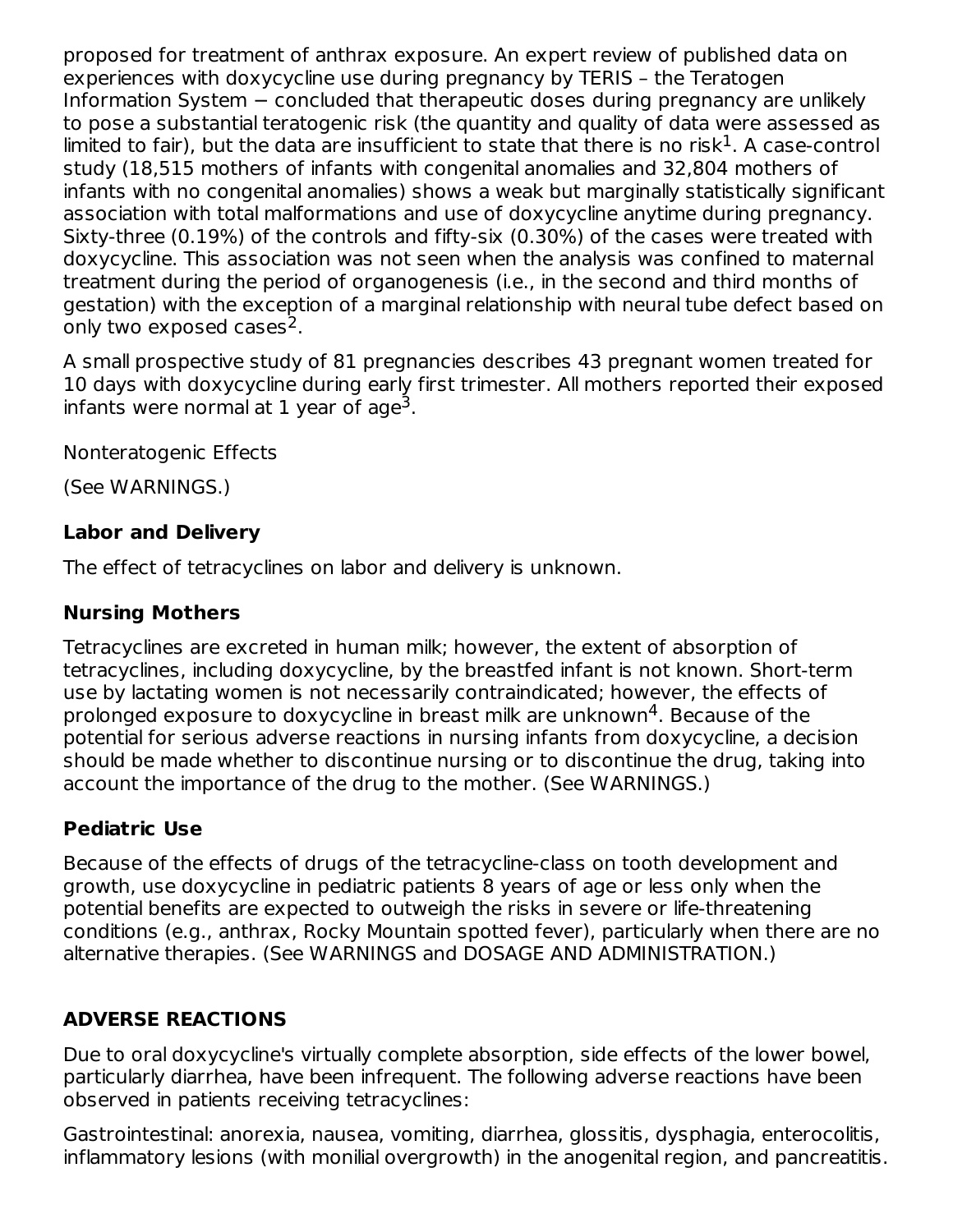Hepatotoxicity has been reported rarely. These reactions have been caused by both the oral and parenteral administration of tetracyclines. Superficial discoloration of the adult permanent dentition, reversible upon drug discontinuation and professional dental cleaning has been reported. Permanent tooth discoloration and enamel hypoplasia may occur with drugs of the tetracycline class when used during tooth development. (See WARNINGS.) Rare instances of esophagitis and esophageal ulcerations have been reported in patients receiving capsule and tablet forms of the drugs in the tetracycline class. Most of these patients took medications immediately before going to bed. (See DOSAGE AND ADMINISTRATION.)

Skin: toxic epidermal necrolysis, Stevens-Johnson syndrome, erythema multiforme, skin hyperpigmentation, maculopapular and erythematous rashes. Exfoliative dermatitis has been reported but is uncommon. Photosensitivity is discussed above. (See WARNINGS.)

Renal toxicity: Rise in BUN has been reported and is apparently dose related. (See WARNINGS.)

Immune: Hypersensitivity reactions including urticaria, angioneurotic edema, anaphylaxis, anaphylactoid purpura, serum sickness, pericarditis, exacerbation of systemic lupus erythematosus, and drug reaction with eosinophilia and systemic symptoms (DRESS), and Jarisch-Herxherimer reaction has been reported in the setting of spirochete infections treated with doxycycline.

Blood: Hemolytic anemia, thrombocytopenia, neutropenia, and eosinophilia have been reported.

Other: bulging fontanels in infants and intracranial hypertension in adults. (See WARNINGS.)

When given over prolonged periods, tetracyclines have been reported to produce brown-black microscopic discoloration of the thyroid gland. No abnormalities of thyroid function studies are known to occur.

### **OVERDOSAGE**

In case of overdosage, discontinue medication, treat symptomatically and institute supportive measures. Dialysis does not alter serum half-life and thus would not be of benefit in treating cases of overdosage.

### **DOSAGE AND ADMINISTRATION**

The usual dosage and frequency of administration of doxycycline differs from that of the other tetracyclines. Exceeding the recommended dosage may result in an increased incidence of side effects.

### **Adults**

The usual dose of oral doxycycline is 200 mg on the first day of treatment (administered 100 mg every 12 hours) followed by a maintenance dose of 100 mg/day. In the management of more severe infections (particularly chronic infections of the urinary tract), 100 mg every 12 hours is recommended.

#### **Pediatric Patients**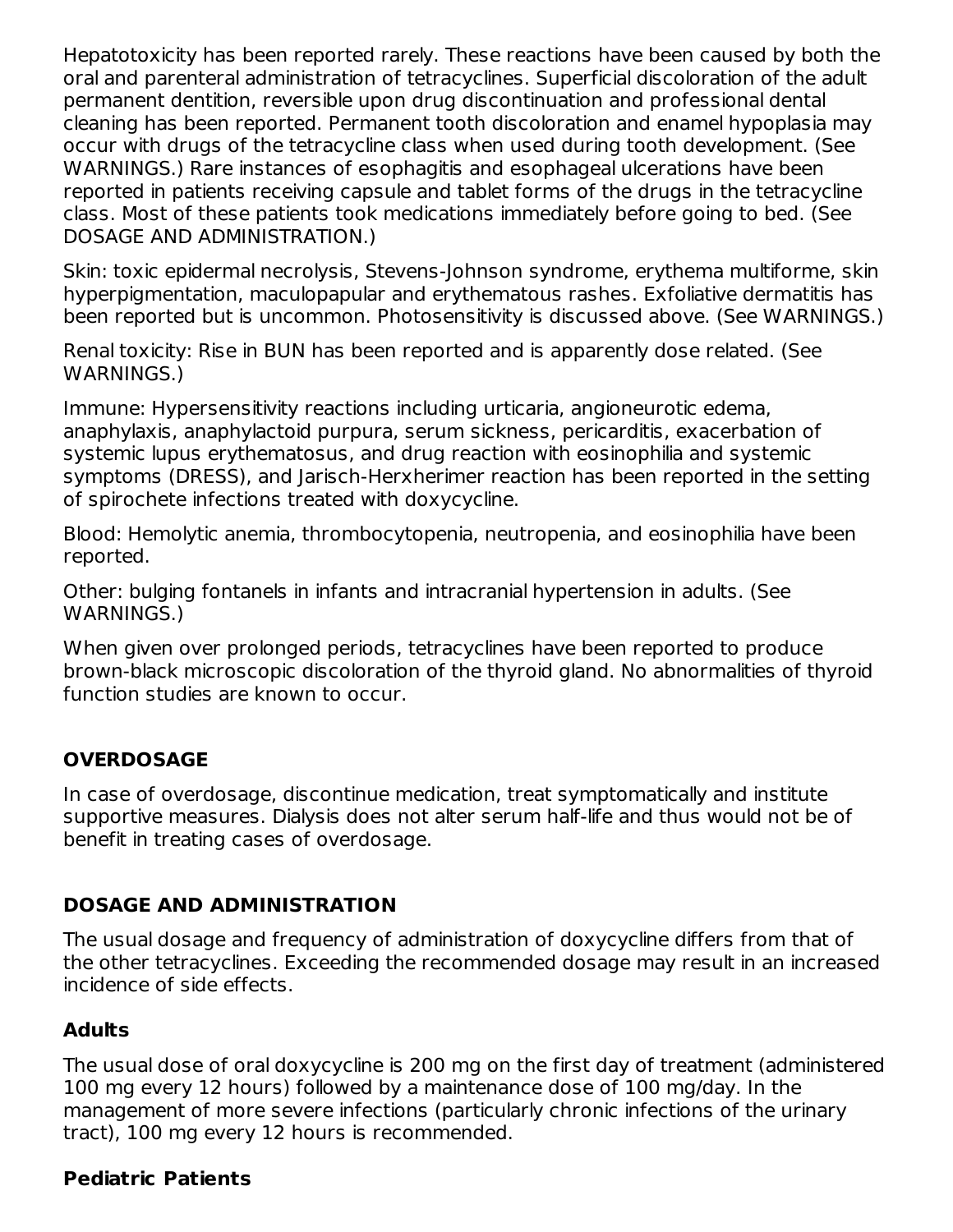For all pediatric patients weighing less than 45 kg with severe or life-threatening infections (e.g., anthrax, Rocky Mountain spotted fever), the recommended dosage is 2.2 mg/kg of body weight administered every 12 hours. Children weighing 45 kg or more should receive the adult dose. (See WARNINGS and PRECAUTIONS.)

For pediatric patients with less severe disease (greater than 8 years of age and weighing less than 45 kg), the recommended dosage schedule is 4.4 mg/kg of body weight divided into two doses on the first day of treatment, followed by a maintenance dose of 2.2 mg/kg of body weight (given as a single daily dose or divided into twice daily doses). For pediatric patients weighing over 45 kg, the usual adult dose should be used.

The therapeutic antibacterial serum activity will usually persist for 24 hours following recommended dosage.

When used in streptococcal infections, therapy should be continued for 10 days.

Administration of adequate amounts of fluid along with capsule and tablet forms of drugs in the tetracycline class is recommended to wash down the drugs and reduce the risk of esophageal irritation and ulceration. (See ADVERSE REACTIONS.)

If gastric irritation occurs, it is recommended that doxycycline be given with food or milk. The absorption of doxycycline is not markedly influenced by simultaneous ingestion of food or milk.

Studies to date have indicated that administration of doxycycline at the usual recommended doses does not lead to excessive accumulation of doxycycline in patients with renal impairment.

Uncomplicated gonococcal infections in adults (except anorectal infections in men): 100 mg, by mouth, twice a day for 7 days. As an alternate single visit dose, administer 300 mg stat followed in one hour by a second 300 mg dose. The dose may be administered with food, including milk or carbonated beverage, as required.

Uncomplicated urethral, endocervical, or rectal infection in adults caused by Chlamydia trachomatis: 100 mg, by mouth twice a day for 7 days.

Nongonococcal urethritis (NGU) caused by C. trachomatis or U. urealyticum: 100 mg by mouth, twice a day for 7 days.

Syphilis-early: Patients who are allergic to penicillin should be treated with doxycycline 100 mg, by mouth, twice a day for 2 weeks.

Syphilis of more than one year's duration: Patients who are allergic to penicillin should be treated with doxycycline 100 mg, by mouth, twice a day for 4 weeks.

Acute epididymo-orchitis caused by N. gonorrhoeae: 100 mg, by mouth, twice a day for at least 10 days.

Acute epididymo-orchitis caused by C. trachomatis: 100 mg, by mouth, twice a day for at least 10 days.

For prophylaxis of malaria: For adults, the recommended dose is 100 mg daily. For children over 8 years of age, the recommended dose is 2 mg/kg given once daily up to the adult dose. Prophylaxis should begin 1-2 days before travel to the malarious area. Prophylaxis should be continued daily during travel in the malarious area and for 4 weeks after the traveler leaves the malarious area.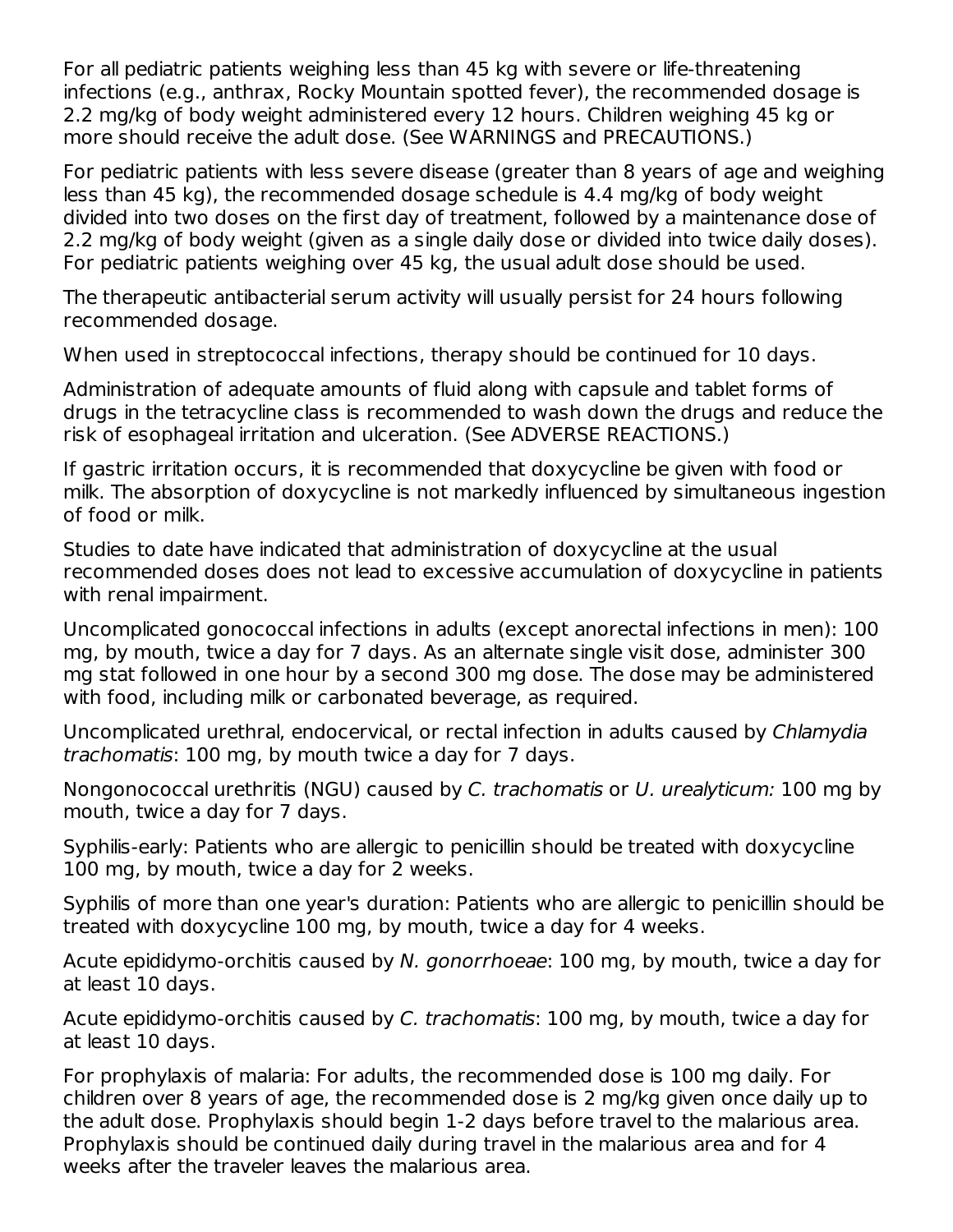Inhalational anthrax (post-exposure):

ADULTS: 100 mg of doxycycline, by mouth, twice a day for 60 days. CHILDREN: weighing less than 45 kg; 2.2 mg/kg of body weight by mouth, twice a day for 60 days. Children weighing 45 kg or more should receive the adult dose.

### **HOW SUPPLIED**

Doxycycline hyclate tablets USP, are available in yellow colored, round, biconvex filmcoated tablets containing doxycycline hyclate equivalent to:

100 mg doxycycline bottles of 50 (NDC 42582-215-05) bottles of 500 (NDC 42582-215-18) The tablets are imprinted on one side with "CY" and "185" on the other side.

All products are to be Stored at 20° to 25°C (68° to 77°F) [See USP Controlled Room Temperature] and dispensed in tight, light-resistant containers (USP).

## **ANIMAL PHARMACOLOGY AND ANIMAL TOXICOLOGY**

Hyperpigmentation of the thyroid has been produced by members of the tetracycline class in the following species: in rats by oxytetracycline, doxycycline, tetracycline PO $_{\rm 4}$ , and methacycline; in minipigs by doxycycline, minocycline, tetracycline PO $_{\rm 4}$ , and methacycline; in dogs by doxycycline and minocycline; in monkeys by minocycline.

Minocycline, tetracycline PO $_4$ , methacycline, doxycycline, tetracycline base, oxytetracycline HCl, and tetracycline HCl were goitrogenic in rats fed a low iodine diet. This goitrogenic effect was accompanied by high radioactive iodine uptake. Administration of minocycline also produced a large goiter with high radioiodine uptake in rats fed a relatively high iodine diet.

Treatment of various animal species with this class of drugs has also resulted in the induction of thyroid hyperplasia in the following: in rats and dogs (minocycline); in chickens (chlortetracycline); and in rats and mice (oxytetracycline). Adrenal gland hyperplasia has been observed in goats and rats treated with oxytetracycline.

### **REFERENCES**

- 1. Friedman JM and Polifka JE. Teratogenic Effects of Drugs. A Resource for Clinicians (TERIS). Baltimore, MD: The Johns Hopkins University Press, 2000: 149–195.
- 2. Cziezel AE and Rockenbauer M. Teratogenic study of doxycycline. Obstet Gynecol 1997; 89:524–528.
- 3. Horne HW Jr and Kundsin RB. The role of mycoplasma among 81 consecutive pregnancies: a prospective study. Int J Fertil 1980; 25: 315–317.
- 4. Hale T. Medications and Mothers Milk. 9 edition. Amarillo, TX: Pharmasoft Publishing, 2000: 225–226.

Manufactured by: Changzhou Pharmaceutical Factory No. 518 Laodong East Road,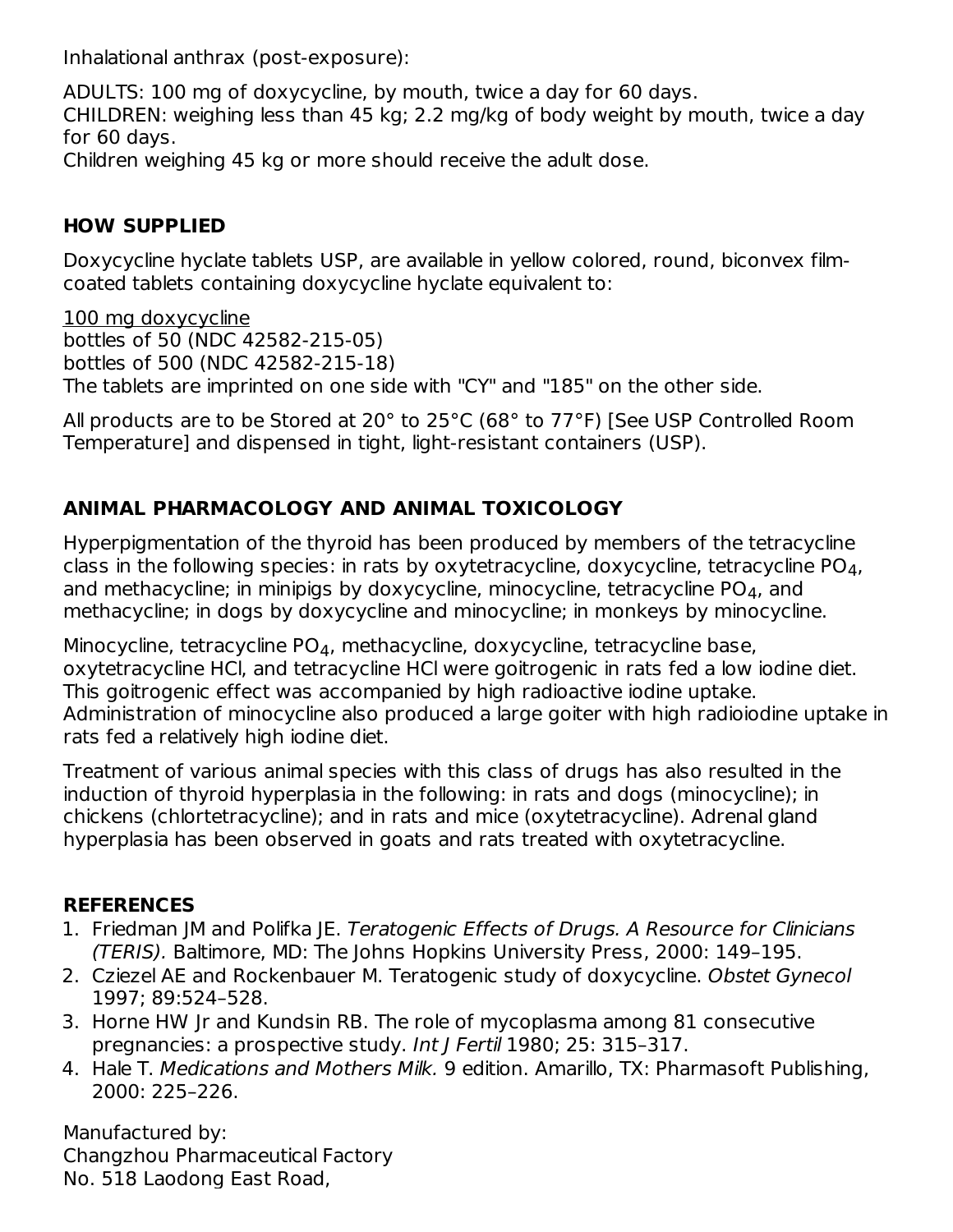No. 518 Laodong East Road, Changzhou, Jiangsu, 213018, China

Distributed by: Bi-Coastal Pharma International, LLC 1161 Broad Street Shrewsbury, NJ 07702

Iss. 2/20

February 2020

#### **PRINCIPAL DISPLAY PANEL - 100 mg Tablet Bottle Label**

NDC 42582-215-05

Doxycycline Hyclate Tablets, USP

100 mg\*

Rx only

50 Tablets

### Bi-Coastal Pharma International <sub>LLC</sub>



| <b>DOXYCYCLINE HYCLATE</b><br>doxycycline hyclate tablet, coated |                         |                           |               |  |  |  |  |  |  |
|------------------------------------------------------------------|-------------------------|---------------------------|---------------|--|--|--|--|--|--|
| <b>Product Information</b>                                       |                         |                           |               |  |  |  |  |  |  |
| <b>Product Type</b>                                              | HUMAN PRESCRIPTION DRUG | <b>Item Code (Source)</b> | NDC:42582-215 |  |  |  |  |  |  |
| <b>Route of Administration</b>                                   | ORAI                    |                           |               |  |  |  |  |  |  |
|                                                                  |                         |                           |               |  |  |  |  |  |  |
| <b>Active Ingredient/Active Moiety</b>                           |                         |                           |               |  |  |  |  |  |  |